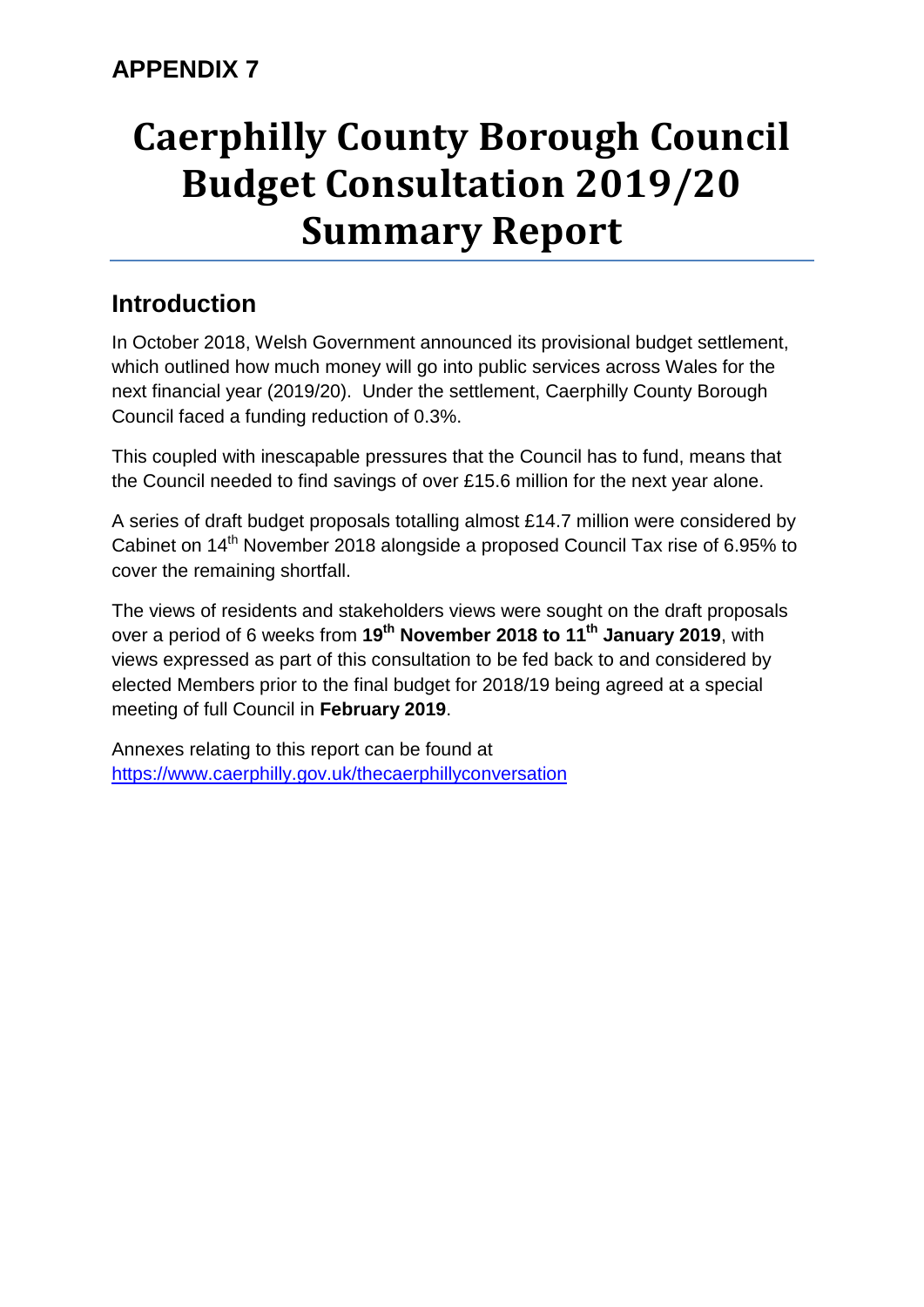# **Methodology**

An extensive period of engagement with residents and stakeholders began prior to and during a formal consultation on the draft savings proposals. The formal consultation period ran **between 19th November 2018 and 11th January 2019**. Key elements of the engagement were:

- Media and digital media campaign
- Awareness raising and engagement in the 5 main town centres
- Face to face drop in sessions held at venues across the county borough
- A survey distributed via the Council's newsletter "Newsline", made available on the Council's website and at all main Council buildings and libraries.
- Written communication with stakeholder groups (including Councillors, Town and Community Councils)
- Face to face "Viewpoint Panel" meeting held on  $28<sup>th</sup>$  November 2018
- Additional face-to-face meetings with Trade Unions and other stakeholder groups
	- o Voluntary Sector Liaison Committee meeting
	- o Special Scrutiny Committee Meetings

The main elements of the engagement and consultation process are outlined below. Further details of each element of the public and stakeholder engagement can be found in the appendices.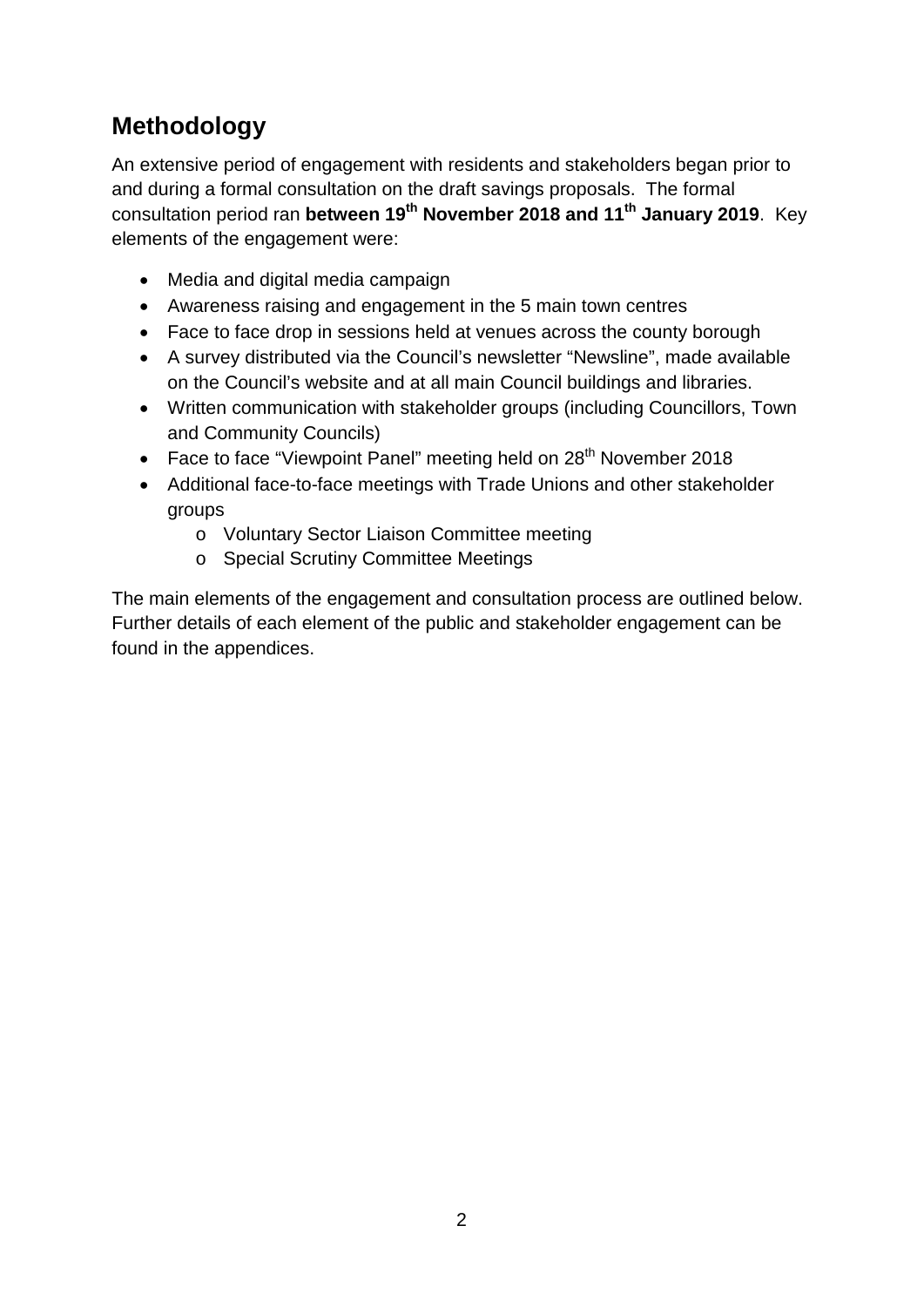## **Media and Digital Media Campaign**

In the months prior to the launch of the consultation and throughout the consultation period, a range of web, media and social media activity was carried out to raise awareness of the financial situation facing the Council and to promote and encourage residents to take part and have their say in the consultation process.

A key element of the activity prior to and during the consultation period focussed on increasing understanding of the unprecedented financial situation and the reasons why the Council is faced with having to make such difficult financial decisions.

It highlighted areas such as the inescapable financial pressures that the Council must fund, the significant (but relatively small in the grand scheme) role that Council Tax has in funding council services and the rationale for the Council needing to ask residents to pay a little more, through Council Tax, for the services they receive.

Activities carried out as part of this work included:

- Video
- Web content
- Infographic/information leaflet
- Media releases
- Digital media including Facebook, Twitter and NewsOnline (see **Annex 7**)

These and a range of other communication channels were also used throughout the consultation period to remind and encourage residents to give their views.

#### **Town Centre Engagement and Public Drop in sessions**

During the first week of the consultation period  $(20^{th} – 23^{rd}$  November 2018), Cabinet members and supporting officers visited each of the 5 main town centres across the county borough - Bargoed, Blackwood, Caerphilly, Risca and Ystrad Mynach.

Located in areas of high footfall, the purpose of these visits was to raise awareness of the financial pressures facing the Council and to encourage residents to take part and inform them of how they could have their say on the proposed budget savings through providing details of the online survey and forthcoming face to face drop in sessions.

Face to face drop in sessions were held at 9 venues across the county borough between 26th November and 13th December 2018 as shown in **Table 1**.

Each of these drop-in sessions was attended by a member of the senior management team, staff from the Communications and Corporate Finance team and at least one Cabinet member. The sessions were publicised widely at the venues and at the main Council premises across the county borough. Local Councillors were asked to encourage attendance and regular reminders were sent out via social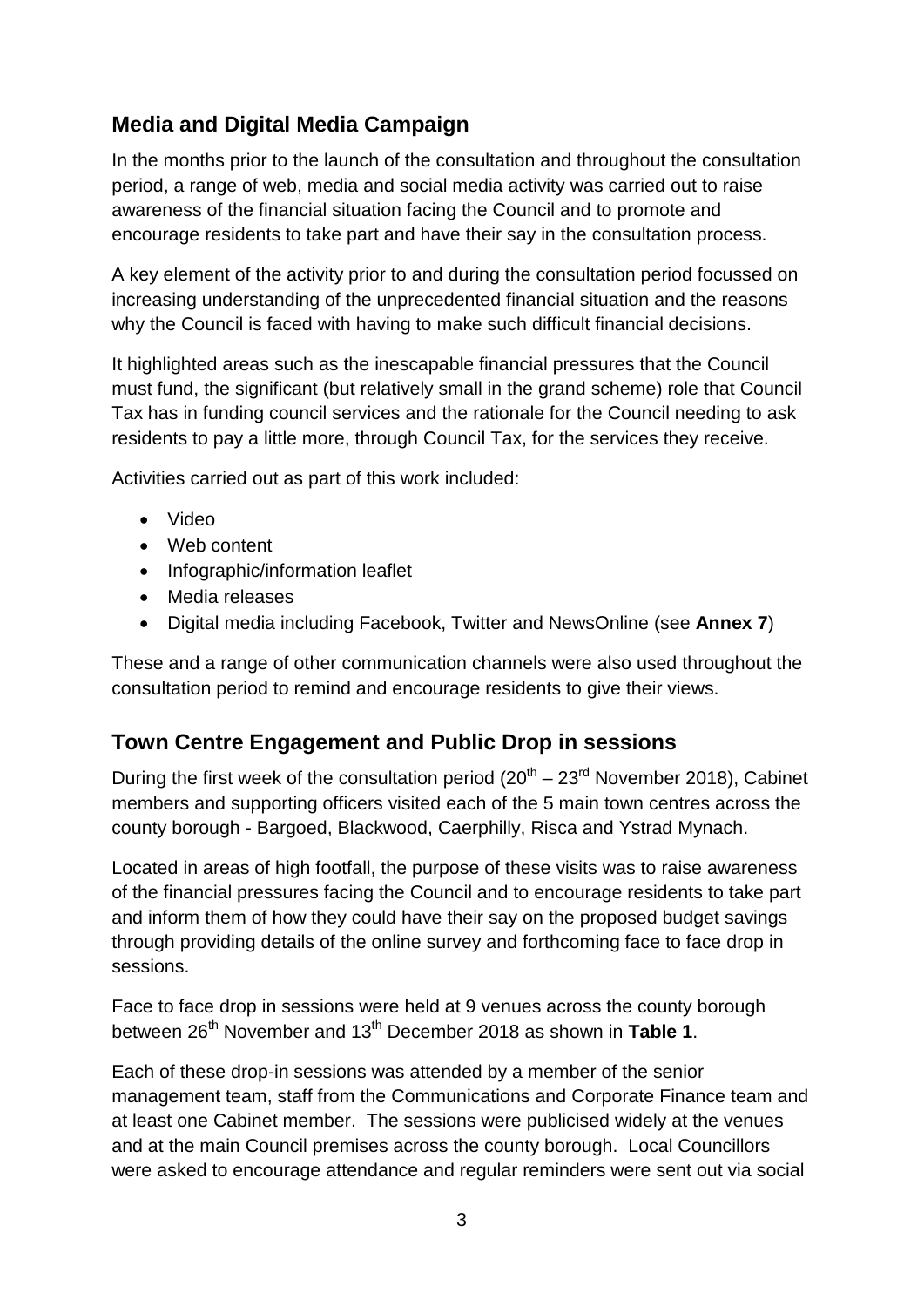media. Residents were encouraged to come in and chat to officers and Cabinet members and to find out more about the proposals and provide feedback through completing a questionnaire. This approach allowed face to face interaction with individuals and encouraged debate and discussion.

In total **121 people** attended the drop in sessions across the nine venues with New Tredegar and Nelson seeing the greatest footfall. All who attended viewed the information and engaged in discussion with most taking away a copy of the survey to complete. The demographic composition of attendees was skewed towards the older age groups however, there was a good cross section of male and female attendees.

| Date and time                 | Venue                          |                |  |
|-------------------------------|--------------------------------|----------------|--|
| 26/11/18 (10am - 1pm)         | <b>Rhymney Library</b>         | $\overline{7}$ |  |
| $27/11/18$ (2pm $-5.45$ pm)   | <b>Bargoed Library</b>         | 16             |  |
| $29/11/18$ (2pm – 6pm)        | <b>Caerphilly Library</b>      | $\overline{7}$ |  |
| $30/11/18$ (10.30am - 1.30pm) | New Tredegar, Whiterose Centre | 23             |  |
| $3/12/18$ (10.30am - 2.30pm)  | <b>Risca Palace</b>            | 14             |  |
| $6/12/18$ (10am - 12.30pm)    | <b>Ystrad Mynach Library</b>   | 11             |  |
| $11/12/18$ (10.30am - 1.30pm) | Newbridge "Tabernacle"         | 8              |  |
| $12/12/18$ (3pm – 6pm)        | <b>Nelson Library</b>          | 20             |  |
| $13/12/18$ (10.30am - 2.30pm) | 15<br><b>Blackwood Library</b> |                |  |

| <b>Table 1: Face to Face Session</b> |  |  |
|--------------------------------------|--|--|
|                                      |  |  |

## **Survey**

A short open ended questionnaire was developed to seek views on the draft budget proposal. A copy of the questionnaire can be found in **Annex 1**.

The questionnaire asked respondents to give their views on the savings proposals outlined indicating whether they strongly agree or disagree with any of the cuts listed and to give reasons for their views. Respondents were also asked to provide any ideas they may have about how we can limit the impact of any of these proposals on our communities.

The questionnaire then asked respondents to identify whether they feel that budget cuts in a specific area will affect them as an individual (positively or negatively) because of their ethnic origin, gender, age, marital status, sexual orientation,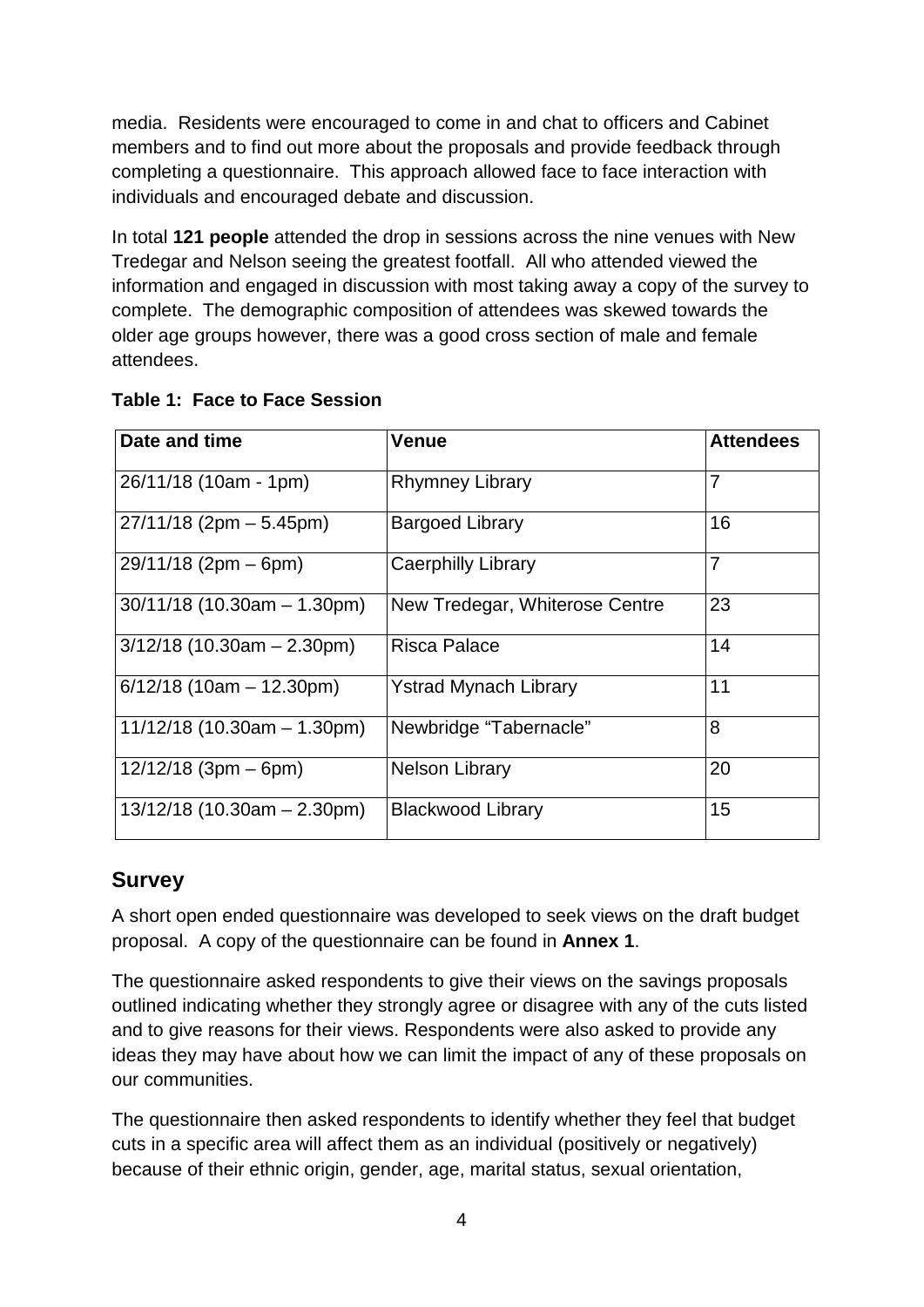disability, gender reassignment, religious beliefs or non-belief, use of Welsh language, BSL or other languages, nationality or responsibility for any dependents.

Looking forward to 2020 and beyond, the questionnaire then prompted respondents to suggest areas of spending that be reduced, removed or that service users could be charged for.

The survey and supporting consultation information (draft proposals and completed Equality Impact Assessments for each proposal) was included on the CCBC website for the duration of the consultation period  $(19<sup>th</sup>$  November 2018 to 11<sup>th</sup> January 2019) with a prominent front page banner and a link directly to the survey.

Details of draft budget proposals were highlighted on the front page of the December 2018 edition of the Council's newsletter "Newsline" with further information and the questionnaire included in a central pull out section of the publication. "Newsline" is delivered to every household within the county borough.

The survey was also shared with a wide range of key stakeholders and groups (as outlined in **Annex 2**) via e-mail and/or in printed format as appropriate.

### **"Viewpoint Panel" Meeting**

On Wednesday 28<sup>th</sup> November 2018, 37 residents from across the county borough attended a meeting at 6pm in Penallta House. Groups represented included the Caerphilly County Borough Viewpoint Panel, Caerphilly Parent Network, Caerphilly 50+ Forum and the Welsh speaking community through Menter Iaith Caerffili. Of these, 23 were male and 14 were female.

In addition, 15 members of Caerphilly Youth Forum, aged 12 to 24, attended the meeting. Of these 3 were boys and 12 were girls.

Prior to the meeting, attendees were provided with details of the proposals and on arrival, were welcomed by Councillor David Poole, Leader of Caerphilly County Borough Council. After listening to a presentation by the Head of Corporate Finance in the Council Chamber, attendees were then split into smaller groups where they were invited to discuss the draft proposals in more detail.

The discussion sessions focussed on identifying how attendees felt the impact of the proposals could be limited for them as individuals and on their communities. The discussion then moved to identifying suggestions for areas of spending that could be reduced, removed, or that service users could be charged for looking forward to 2020. The discussion topics closely reflected the questionnaire included in the survey but allowed for a more in depth discussion and debate of the options identified.

One group was conducted through the medium of Welsh (this included 3 adults and 3 young people) and another group was led by the Youth Service to ensure that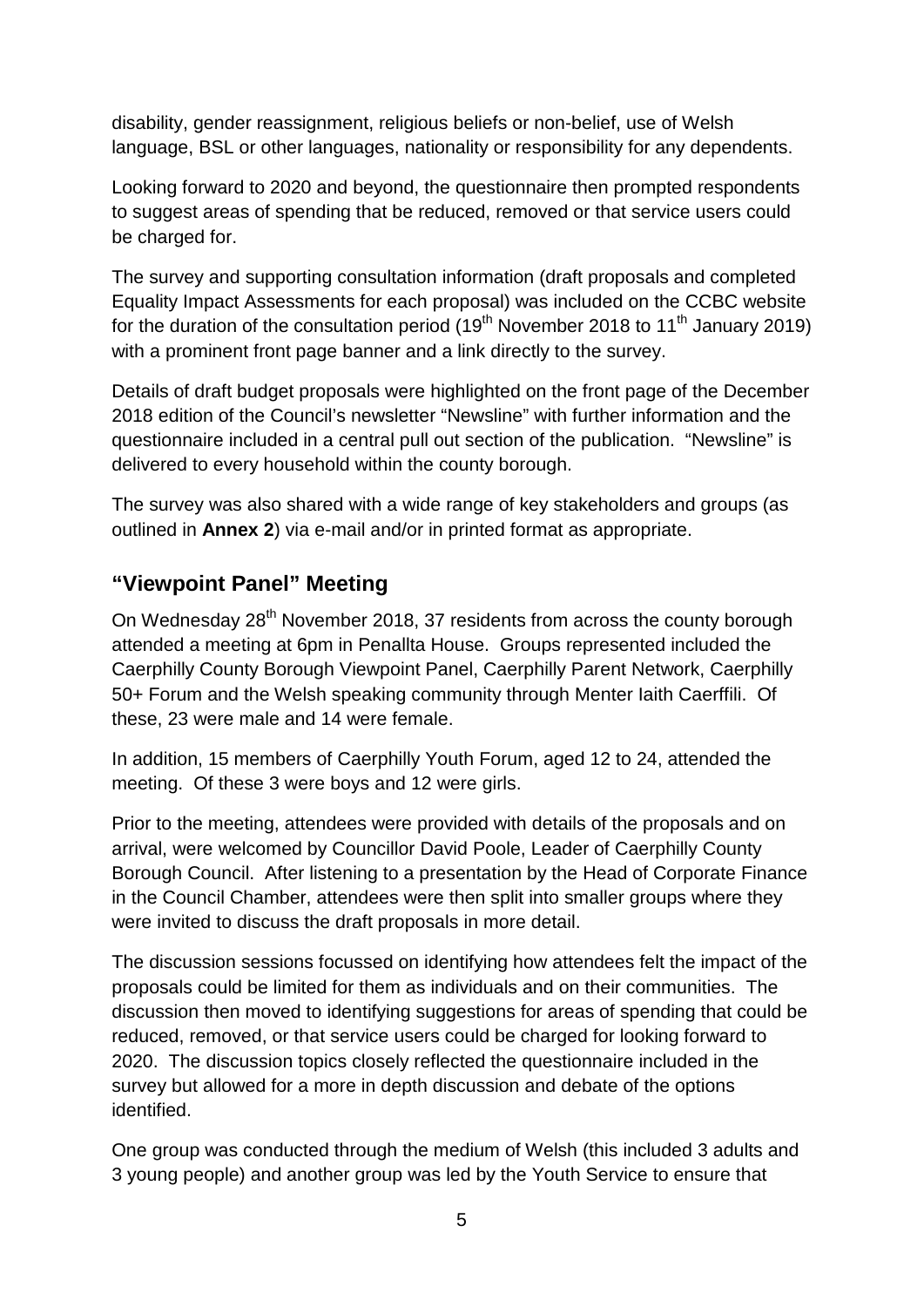young people had an opportunity to have their say. Throughout the discussion, senior officers and Cabinet members were available to clarify the draft proposals and provide context where needed.

## **Additional Stakeholder Consultation**

In addition to the written correspondence with stakeholders noted above, additional face to face discussions were held at the Voluntary Sector Liaison Committee on 5<sup>th</sup> December (See **Annex 5**). Meetings were held with the trade unions and the following Special Scrutiny Committee Meetings were held:

- Special, **Policy and Resources** Scrutiny Committee Monday, 3rd December, 2018
- Special, **Health Social Care and Wellbeing** Scrutiny Committee Thursday, 6th December, 2018
- Special, **Education for Life** Scrutiny Committee Monday, 17th December, 2018
- Special, **Regeneration and Environment** Scrutiny Committee Tuesday, 18th December, 2018

The details of these discussions are recorded outside of this report and are available on the Council's website [www.caerphilly.gov.uk](http://www.caerphilly.gov.uk/) .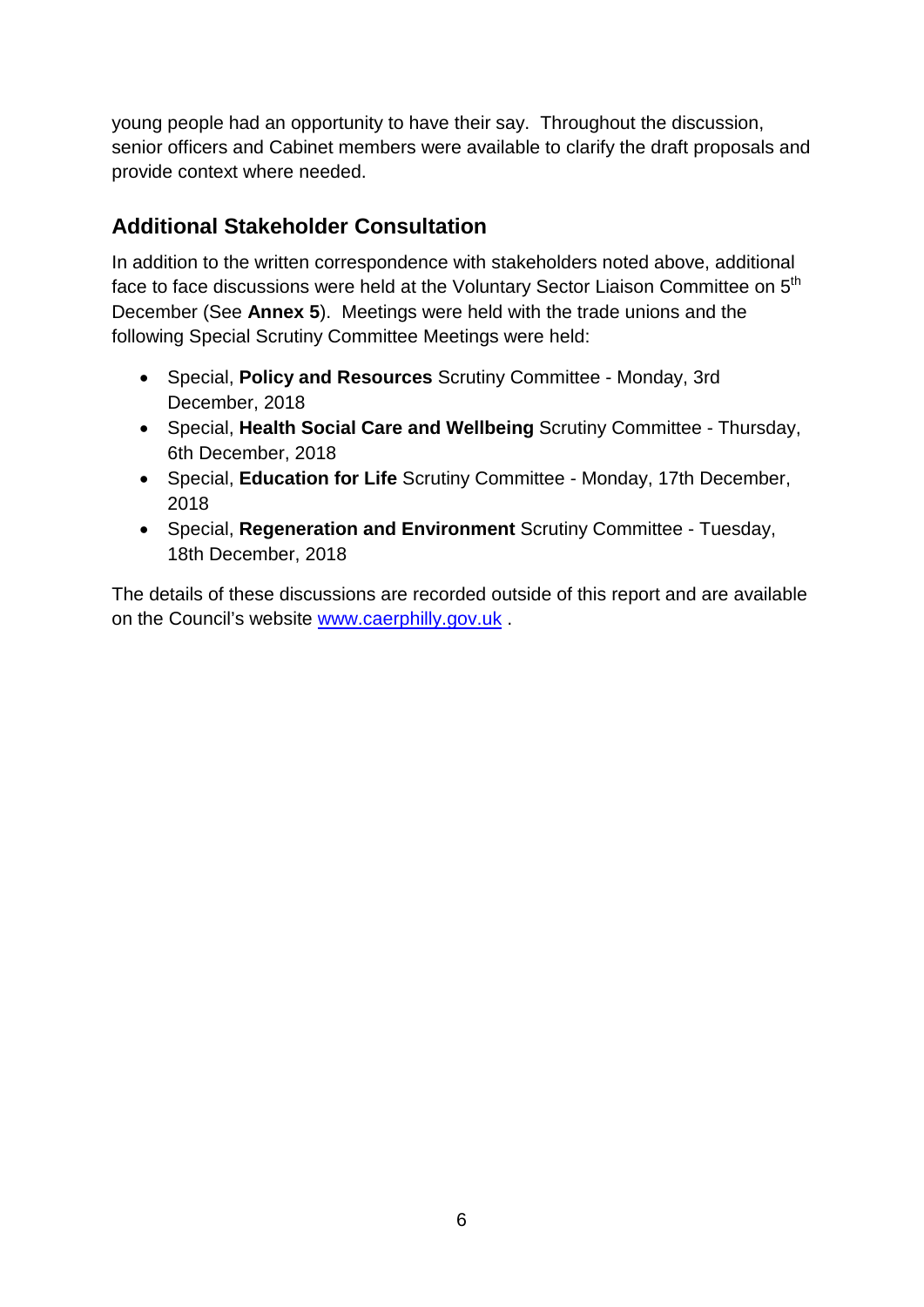## **Responses**

The total number of responses received to the survey was **708** (2 were completed in Welsh). 94% of respondents were residents of the county borough and as shown in **Map 1**, there was a good geographical distribution from across the area. 43% of respondents were male whilst 22% indicated that they have a disability. A full respondent profile can be found in **Annex 3.** A digest of comments received via the survey can be found in **Annex 4**.

#### **Map 1: Postcode distribution of survey respondents (n=559)**



MTFP 2019-20 Survey Responses by Postcode

<sup>©</sup> Crown Copyright. All rights reserved. Caerphilly County Borough Council, 100025372, 2018 @ Hawlfraint y Goron. Cedwir pob hawl. Cyngor Bwrdeistref Sirol Caerffili, 10025372, 2018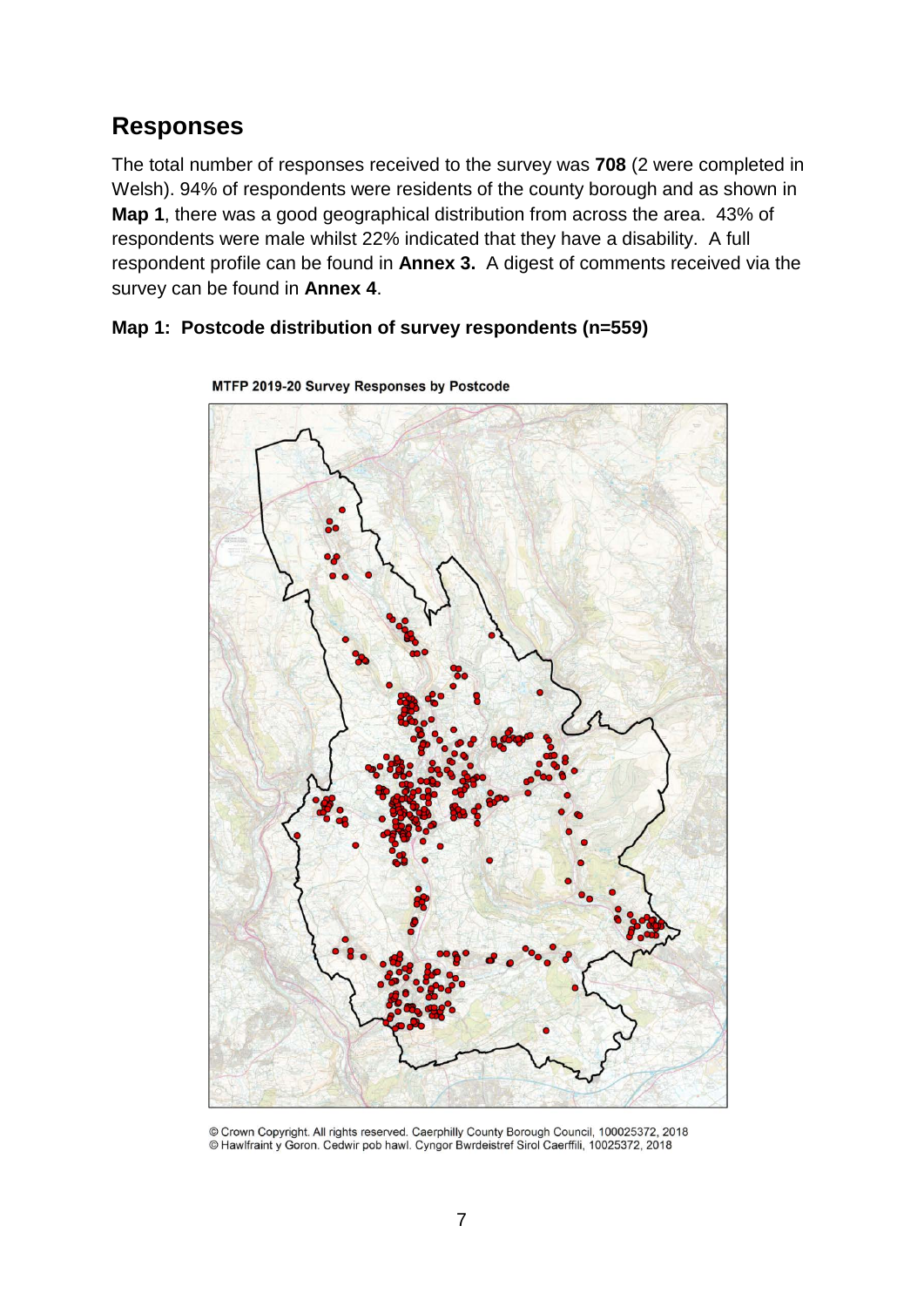A further 19 responses were received from residents via e-mail, letter and the Council's website. In addition, written responses were received from the following elected representatives/groups/organisations:

- Agape Church
- Barnardo's, Bargoed (re Phillipstown Community Centre)
- Bedwas, Trethomas and Machen Ward Labour Party
- Cllr K Etheridge
- Cllr R Gough
- Future Generations Commissioner
- Gelligaer Community Centre
- Gelligaer Community Council
- Gerald Jones MP
- Hefin David AM
- Llanbradach and Pwll-y-pant Community Council
- Nelson Community Council
- Pen-y-bryn Community Centre
- Rhymney Community Council
- Tir y Berth Village Hall Management Committee
- Voluntary Sector Liaison Committee (meeting on 5<sup>th</sup> December 2018)
- Stakeholder responses relating to subsidised bus services (extended period)

The full digest of the responses received is included in **Annex 5**.

A transcript of the Viewpoint Panel meeting discussion can be found in **Annex 6**.

A selection of social media response is included in **Annex 7**.

Responses received after the closing date have not been included in the analysis.

## **Petitions**

A number of petitions have been received and will be presented and considered alongside the consultation findings:

- 1. Pen y Bryn Community Centre Petition against CCBC proposed cut backs regarding payment of Caretaker wages.
- 2. Gelligaer Community Council Petition in relation to the proposed cessation of the Community Safety Warden Service through the Borough in the CCBC Budget Consultation
- 3. Gelligaer Community Council Petition in relation to the proposed closure of Penallta Civic Amenity Site CCBC Budget Consultation 2019/20
- 4. Cllr Lyndon Binding Petition against the removal of funding for the Children's Splash Park
- **5.** Cllr Eluned Stenner Petition against the closure of Phillipstown Community **Centre**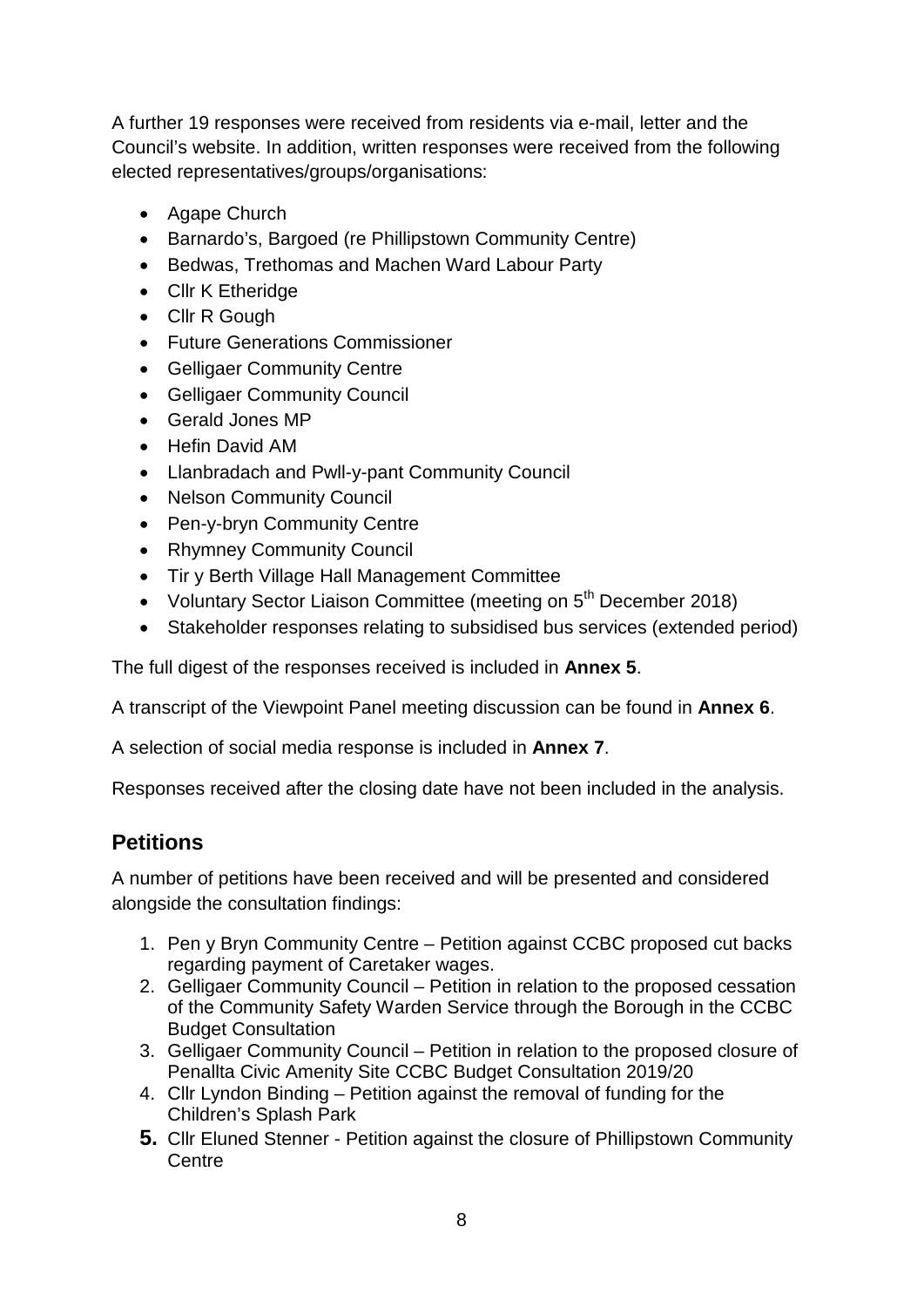# **Key Findings and Themes**

A large number of comments received made reference to the ongoing investigation relating to senior officer pay. These comments have been noted and are included in the appendices to this report but do not fall within the remit of the consultation. A number of other issues were raised that fall outside control of the Council, namely:

- The number of Councillors and Councillor pay/expenses
- Prescription charges, free bus passes and Welsh language provision
- Town centre flowers and stand-alone firework displays

Key themes emerging from the survey were reflected in responses from other sources and as such, the key themes highlighted below reflect all consultation responses and not just those from the survey.

## **Council Tax Increase**

In relation to the proposed increase in Council Tax, survey respondents were asked to choose from 4 options:

- 1. I support the proposed increase in Council tax (6.95%) which would mean an increase of £1.41 per week for a Band D property
- 2. I support a lower increase in Council Tax. (Every 1% reduction from the proposed 6.95% would mean having to find a further £496k of savings)
- 3. I support a greater increase in Council Tax. (Every 1% increase above the proposed 6.95% would means having to find £496k less savings)
- 4. I do not support an increase in Council Tax and understand that this would mean having to find further savings to balance the budget.

As highlighted in **Graph 1**, 34% of those who responded to the question were in favour of no increase in Council Tax. A similar proportion (33%) supported the proposed rise in Council Tax of 6.95%, whilst 11% indicated that they would be prepared to support an even greater increase.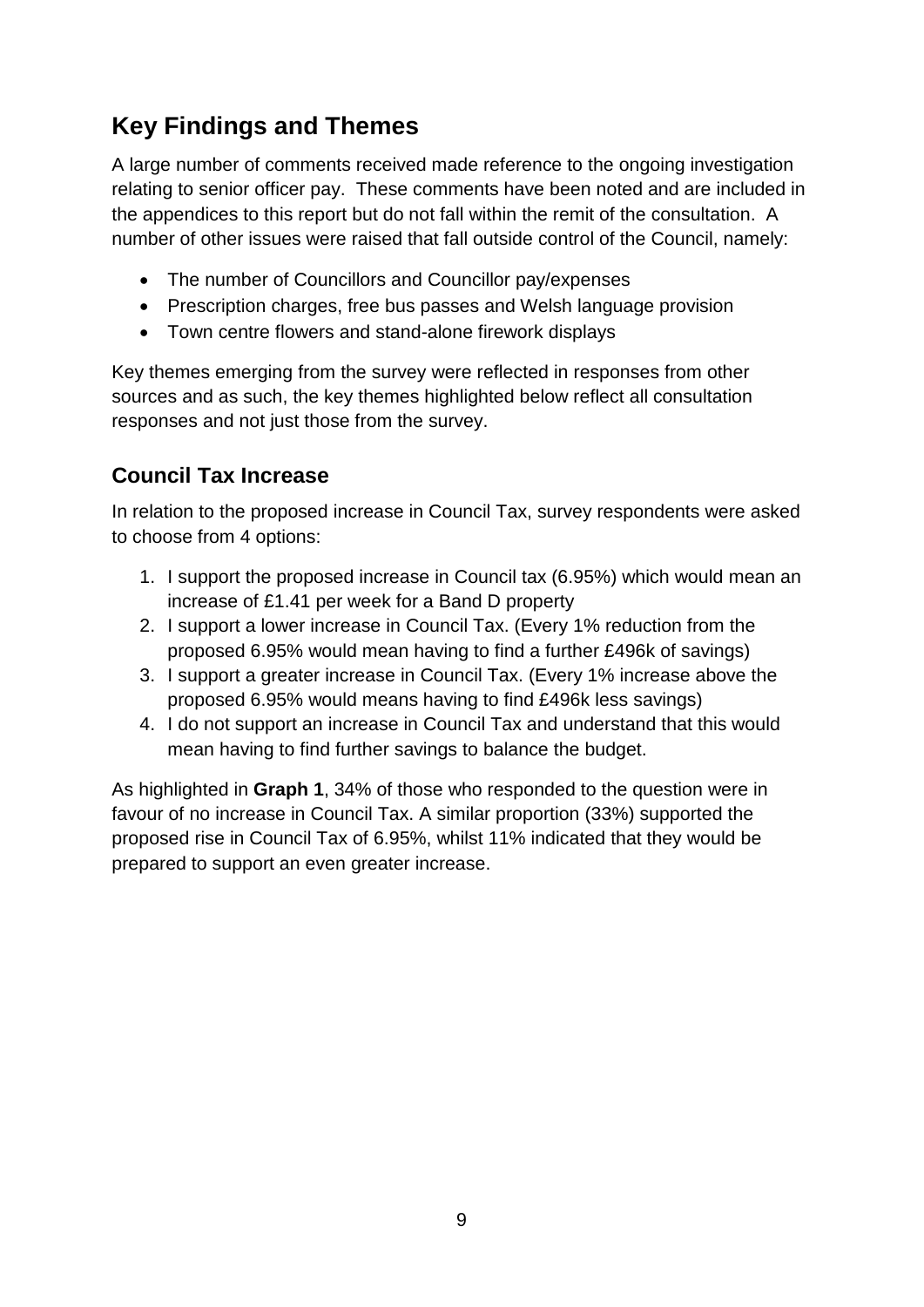

**Graph 1: Preference for Council Tax Increase (n= 668)**

An analysis of the text responses highlighted some reasons behind preferences for the proposed Council Tax increases given. For those who did not support any increase in Council Tax, a key factor was the unfairness of a "pay more, get less" scenario where, despite an increase in Council Tax, fewer services can be provided. A number also made reference to the need to save money in other ways (increased efficiency and less waste, a reduction in senior management salaries).

Of those in support of an increase in Council Tax, some indicated that they did so reluctantly whilst others indicated that they understood the necessity for such increases. A key reason for supporting an increase was to help ensure that key services to support the most vulnerable in the community could be maintained.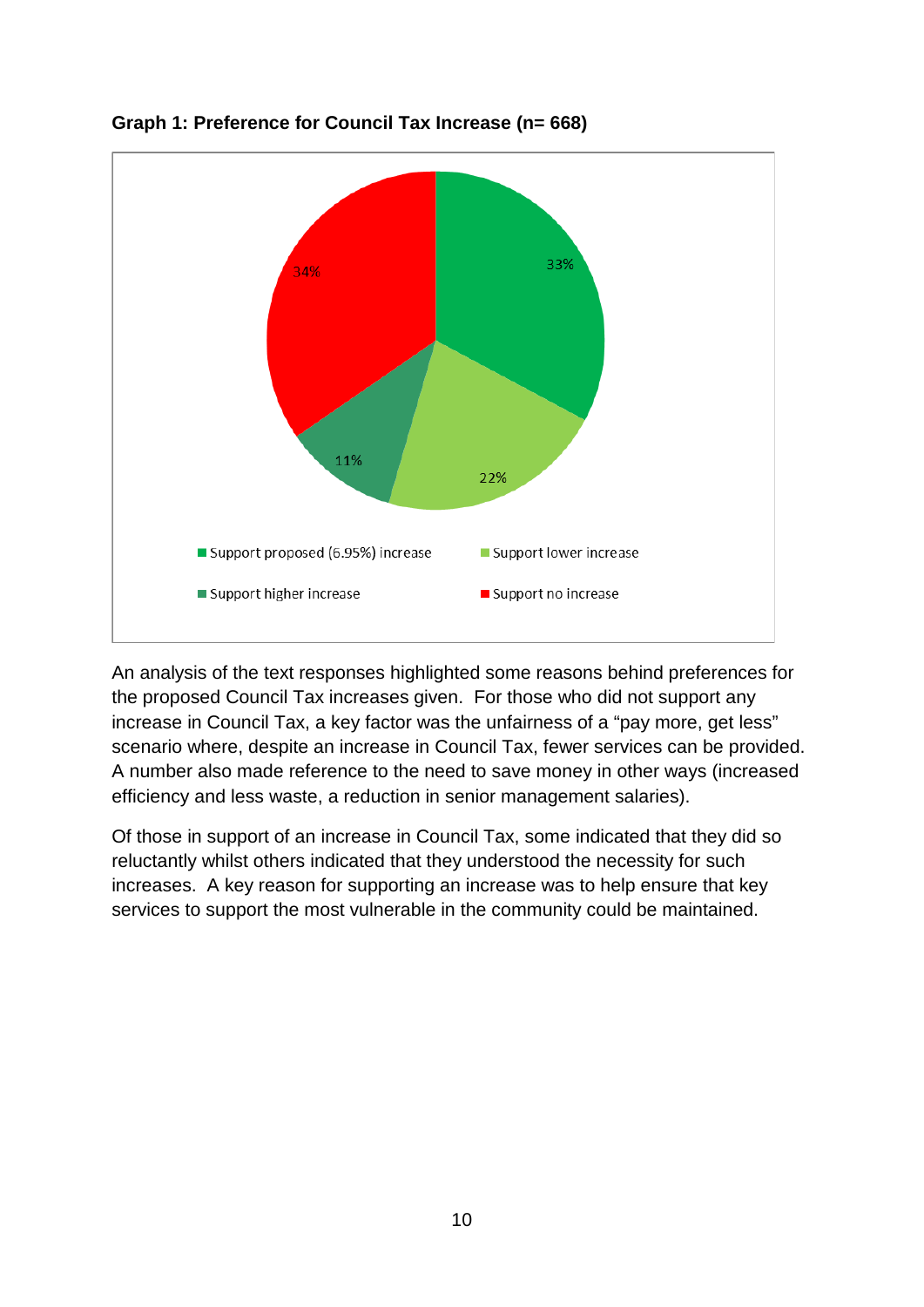## **Views on the savings proposals**

Whilst some respondents felt that the proposals were balanced, there was strong disagreement with a number of key areas within the savings proposals:

• Provision of Meals Direct Service to Section 117 clients only (High Impact).

With little exception, there were strong feelings that this service should be retained and that the removal of this service would impact on a vulnerable sector of the community. It was felt by many that no appropriate alternative is available and that the service provides more than simply a hot meal to clients.

• Waste Management – Closure of 2 Civic Amenity sites at Penallta and Aberbargoed (Medium Impact).

Particular concerns were raised about the impact on the cleanliness of local area and specifically to the impact on illegal fly tipping. The choice of the proposed sites, particularly the site at Penallta was questioned as these sites considered to be well located and well used by those residents who responded to the survey.

• Community Centres – reduction in all Caretaker support across all Centres from October 2019 (High Impact)

Whilst a number of respondents disagreed with the closure of specific Community Centres, there was more concern with the wide impact of removing funding for caretaker support across all centres. Community Centres are seen to be key in providing services to local communities and it was felt that their use should be encouraged.

Other areas of concern that were raised by a number of respondents were:

• Cessation of the Community Safety Warden Service – Removal of the Service (High)

There were some mixed views on the provision of community safety wardens. Whilst some strongly supported retaining these roles and were concerned about the impact on the safety of local community, a number felt that community safety should be the responsibility of the Police Service or indicated that they had never seen a Community Safety Warden in their area.

• Highways Maintenance – various budgets

Comments related to the possible increase in damage to vehicles and increased costs that could result from a poorly maintained road network in the longer term.

• Waste Management

Many felt that reduced levels of cleansing have already led to a decline in town centres and local communities and that this should not be reduced further.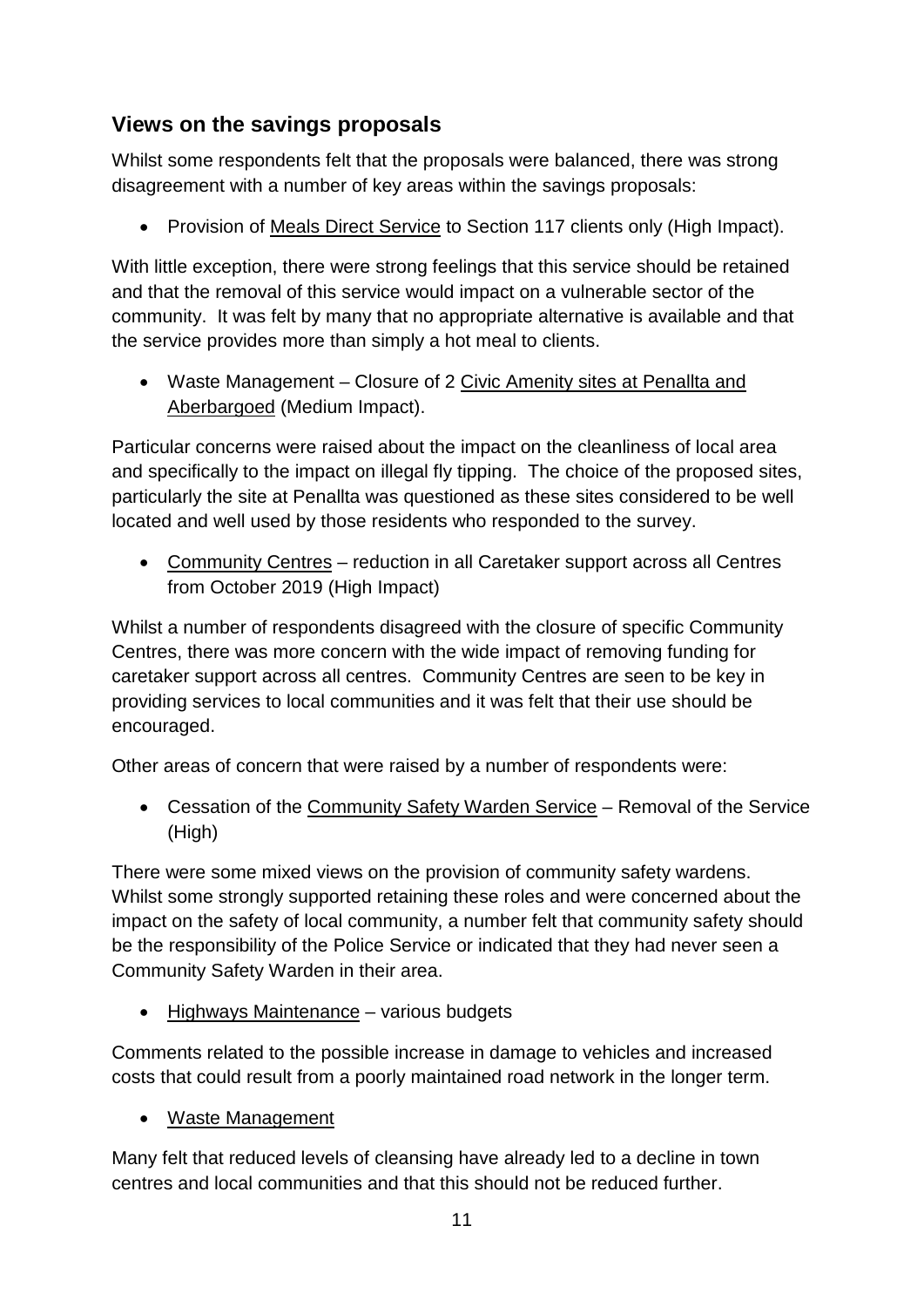Introduction of rat treatment fees was not welcomed as it was felt this would discourage use of the service, exacerbate the problem and not bring in a large income.

• Closure of all 5 Public Conveniences – Closure in all towns (High)

Comments related to the need to maintain provision in town centres and at transport hubs as it was felt those who need them most would be discouraged from visiting local town centres. Alternative means of provision (e.g. using private businesses) was mentioned by a few respondents as was the need to consider this proposal in light of the Local Toilet Strategy.

• Social Services

A number of comments made reference to the need to protect the most vulnerable in society and felt that cuts to services within Social Services would have a big impact on certain sectors in our communities.

• In relation to cuts to the Voluntary Sector

Care should be taken to ensure that introducing alternative ways of providing services does not impact on the quality and level of service received. A number of comments suggested that there is a need to increase the use of voluntary sector providers to plug the gaps in services that can no longer be provided by the Council.

• Events

There were mixed views relating to events. Whilst some felt they encourage tourism, others felt them to be a poor use of resources.

• Transport

It was felt by some that removing bus routes and increasing charges for use of public transport could be counter productive at a time when residents are being encouraged to move away from using cars.

• Schools and Education

A reduction in funding for schools and education was considered, by a number of people, to be detrimental on young people and it was felt that these proposed cuts would have longer term implications for the community.

• Libraries

Libraries are considered by some to be a key service and full use should be made of library buildings, whilst others felt that some library services could be charged for and smaller branches could be shut.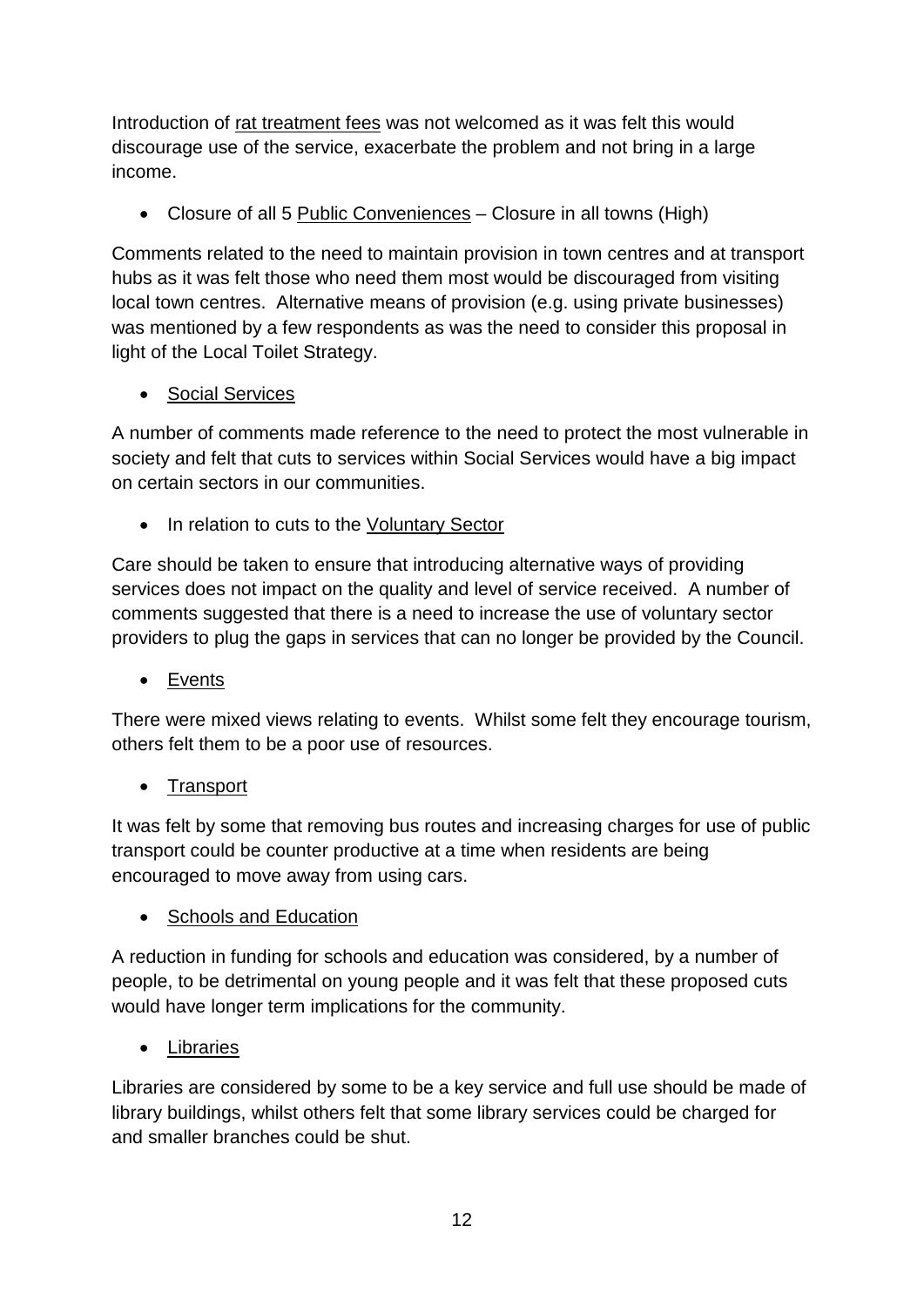## **Reduce Impact**

Groups considered to be impacted more by the proposals were older people, younger people and those with disabilities. The cumulative impact of savings on these vulnerable sectors of the community was noted by a number of respondents.

It was also noted by some respondents that those in work but on low incomes may be disproportionately disadvantaged and that the cumulative impact would be felt by some geographical communities more than others.

Suggestions for reducing the impact of savings included suggestions to simply not remove some services at all, with particular reference to those services highlighted in the previous section, and finding ways of saving money elsewhere through improved efficiency and less waste.

A number of comments made reference to short term savings having wider and longer term impact on other services, which could in turn result in additional financial burden on the Council and impact on other services such as the health service and Police. For example, it was felt that the removal of the Meals Direct service could have implications for carers, other social services provision and the health service. Closure of Civic Amenity sites could have implications for fly tipping and increased pressure on cleansing services.

## **Looking forward to 2020 and beyond**

Looking forward to 2020 and beyond, suggestions were sought for areas of spending that could be reduced, removed completely or that could be charged for.

#### *Reduce spending on/Remove spending completely*

There was a wide range of responses in relation to how the Council could reduce spending or suggestions for areas that spending could be completely removed with some suggesting that all non-essential services should be cut whilst others indicating that no services should be cut.

There were many comments relating to reducing waste and inefficiency – e.g. reducing corporate spending on catering, vehicles. A number suggested a review of management structures and looking and the costs associated with staffing.

Buildings – a number suggested that Council buildings should be rationalised to save money and that those buildings that remain are utilised fully and could be used as a source of income through hire and rental.

#### *Charge for*

Many of the comments under this section related to the generation of income through increased enforcement and penalty charges for litter, dog fouling, fly tipping and illegal car parking.